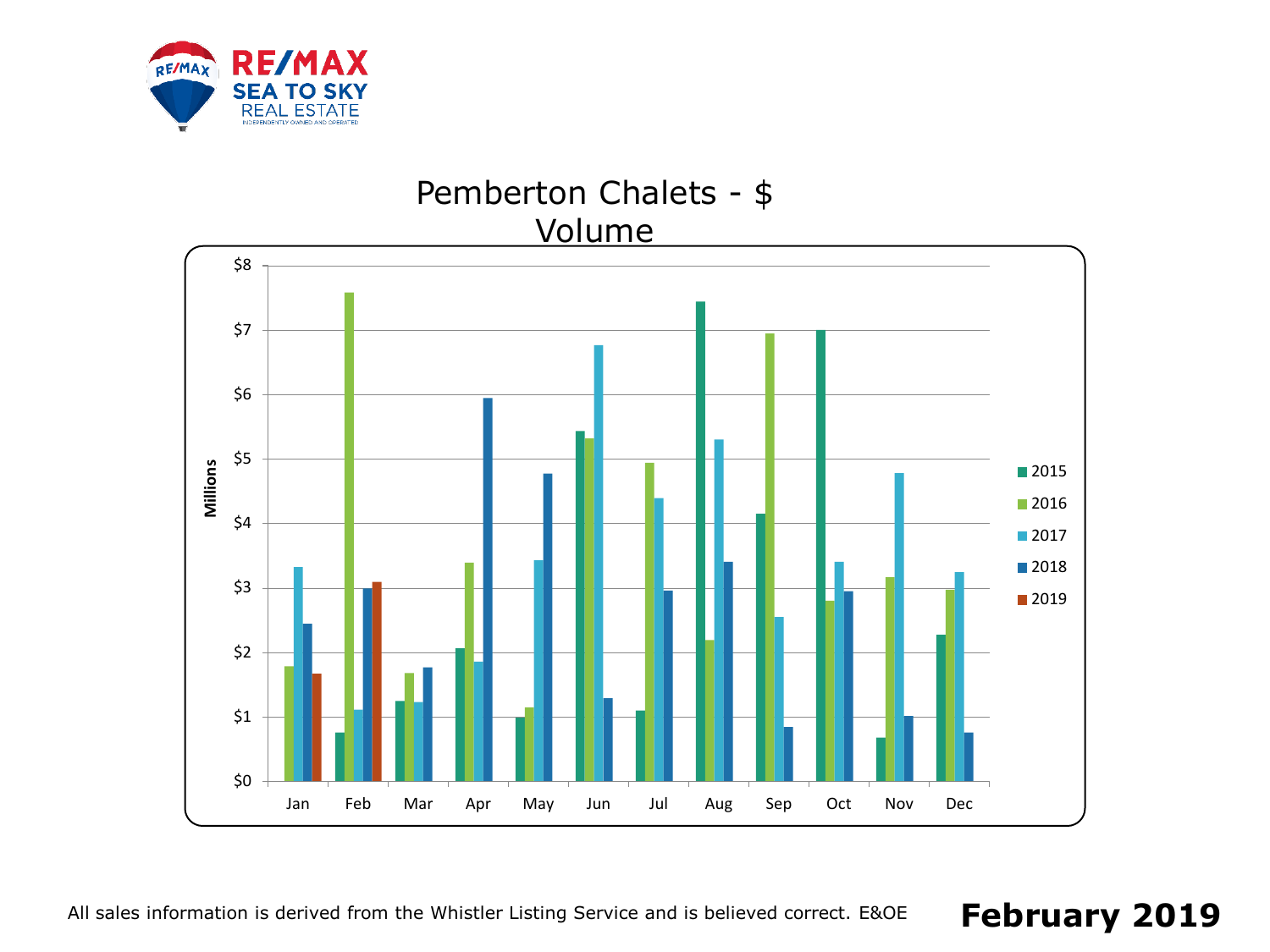

## Pemberton Chalets - **Transactions**



All sales information is derived from the Whistler Listing Service and is believed correct. E&OE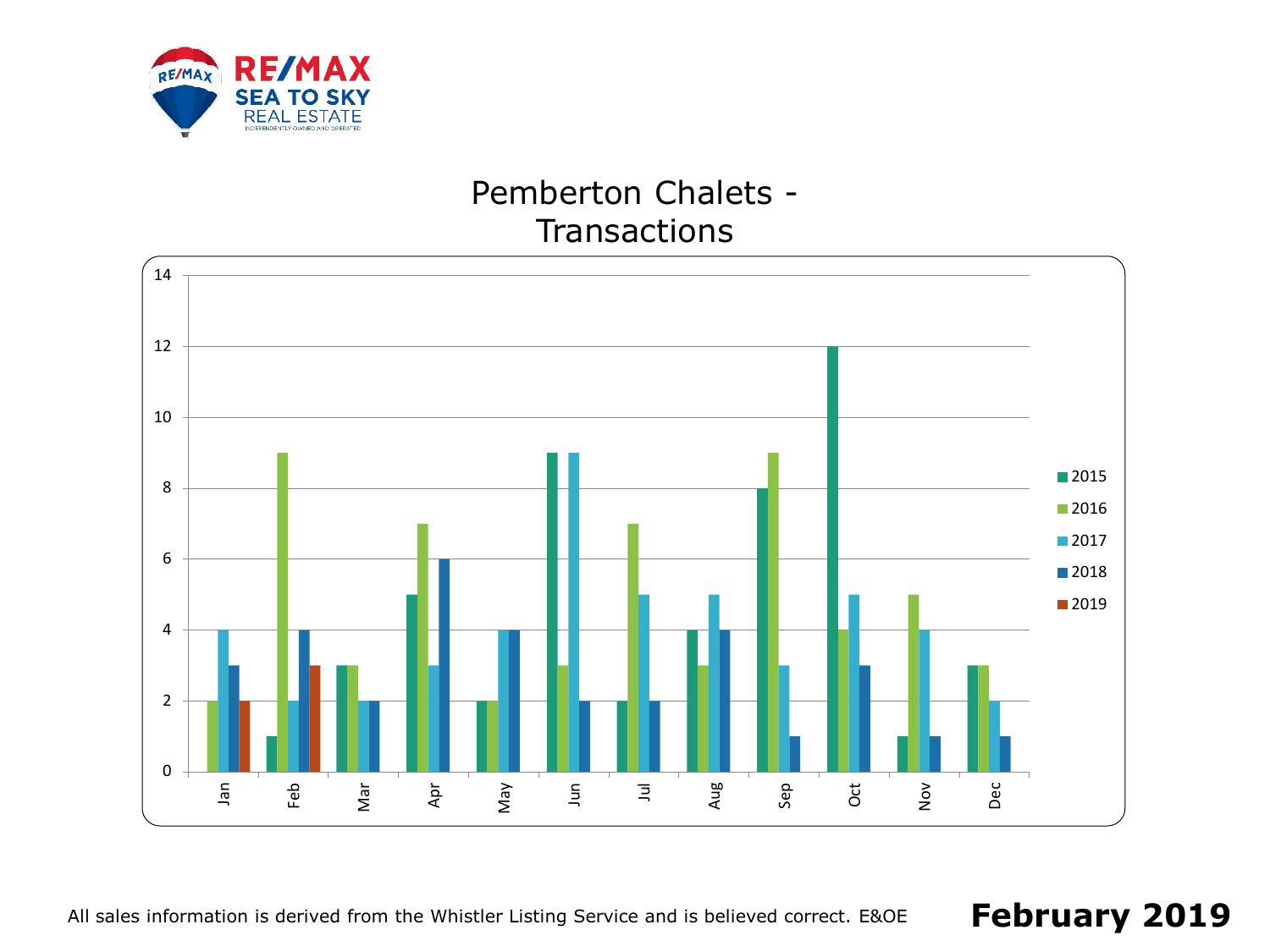

## Pemberton Condos - \$ Volume

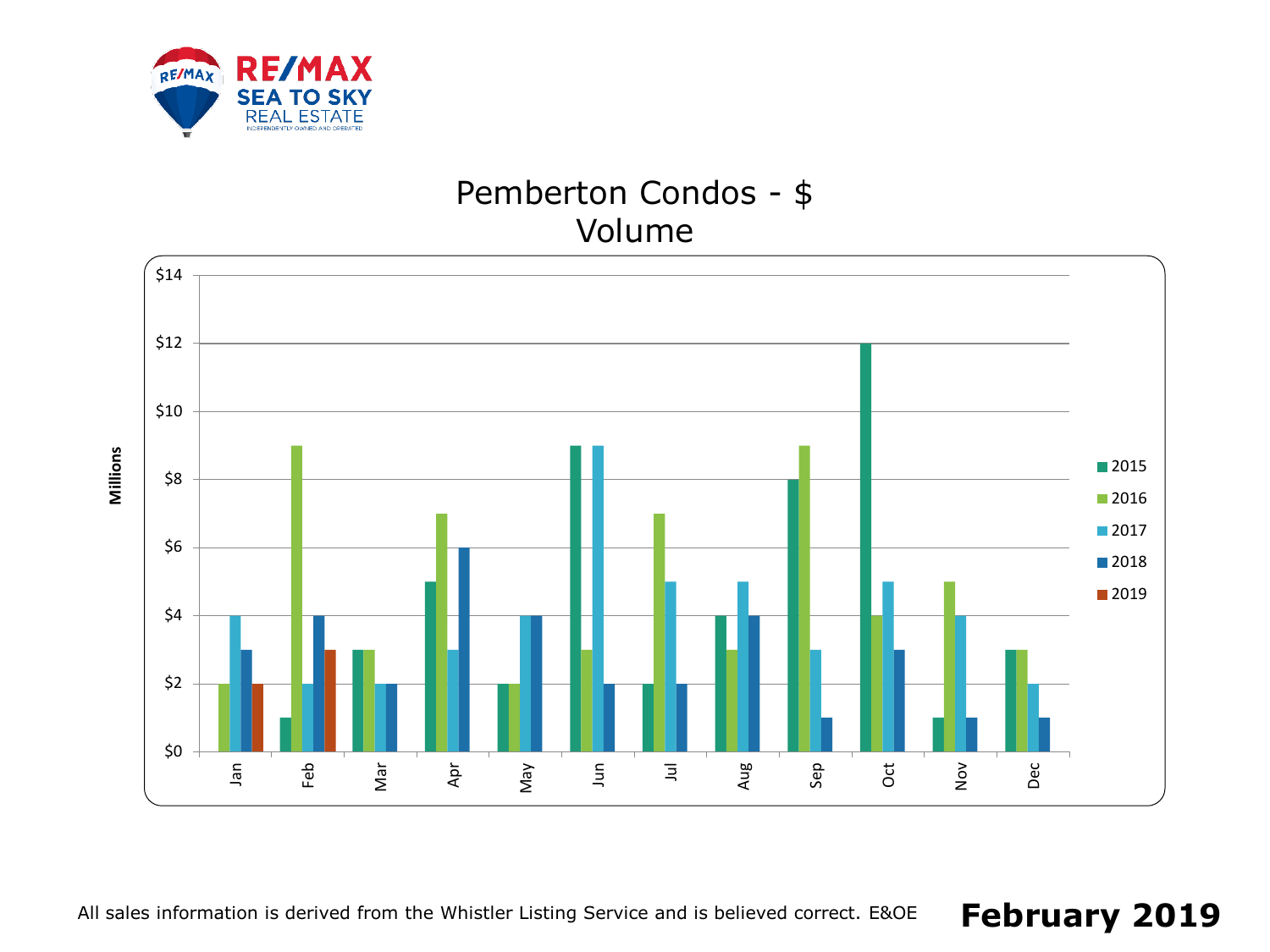

# Pemberton Condos - **Transactions**



All sales information is derived from the Whistler Listing Service and is believed correct. E&OE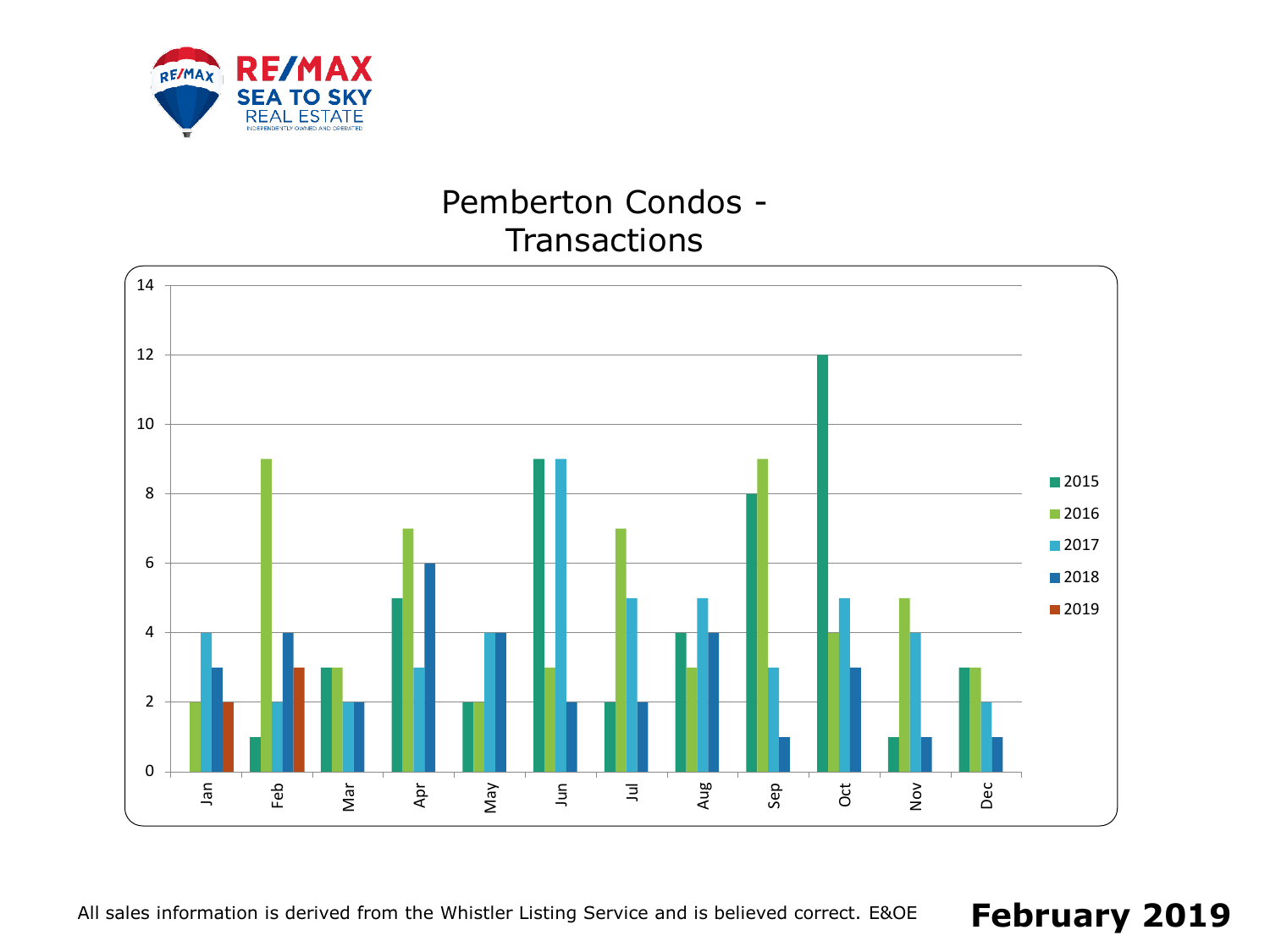

## Pemberton Mobile Homes - \$ Volume



**Millions**

All sales information is derived from the Whistler Listing Service and is believed correct. E&OE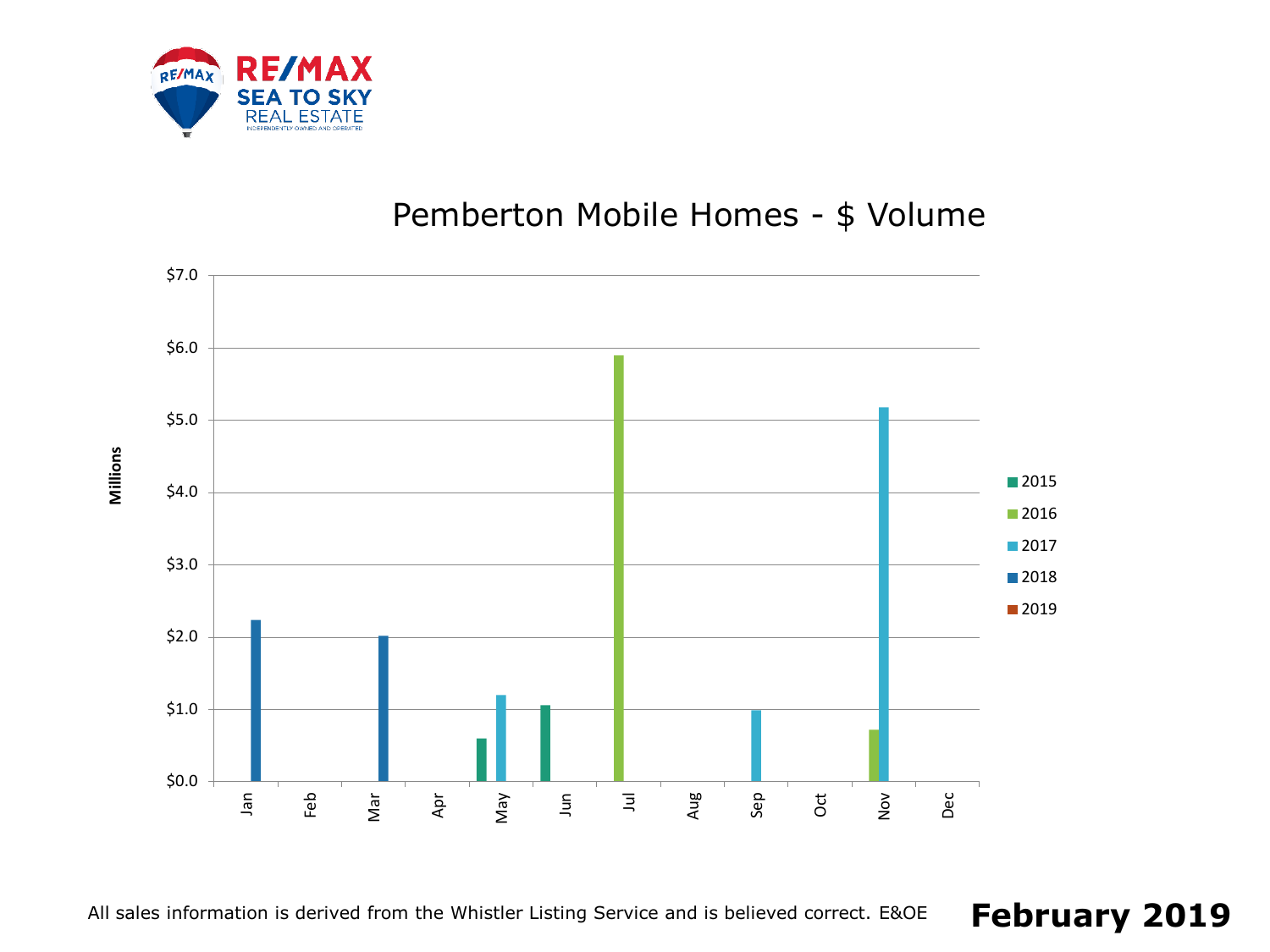

#### Pemberton Mobile Homes - Transactions



All sales information is derived from the Whistler Listing Service and is believed correct. E&OE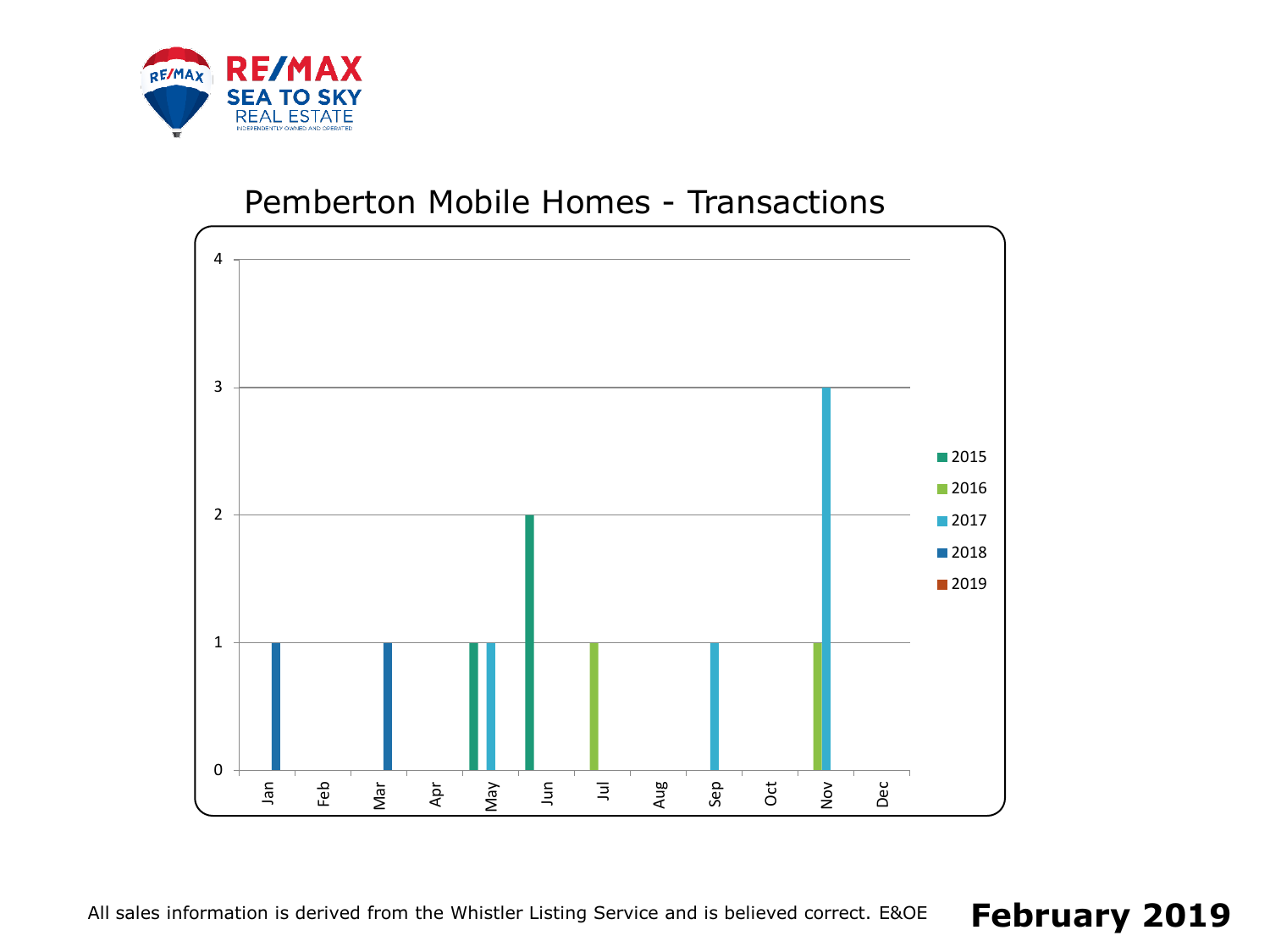

## Pemberton Townhomes - **Transactions**



All sales information is derived from the Whistler Listing Service and is believed correct. E&OE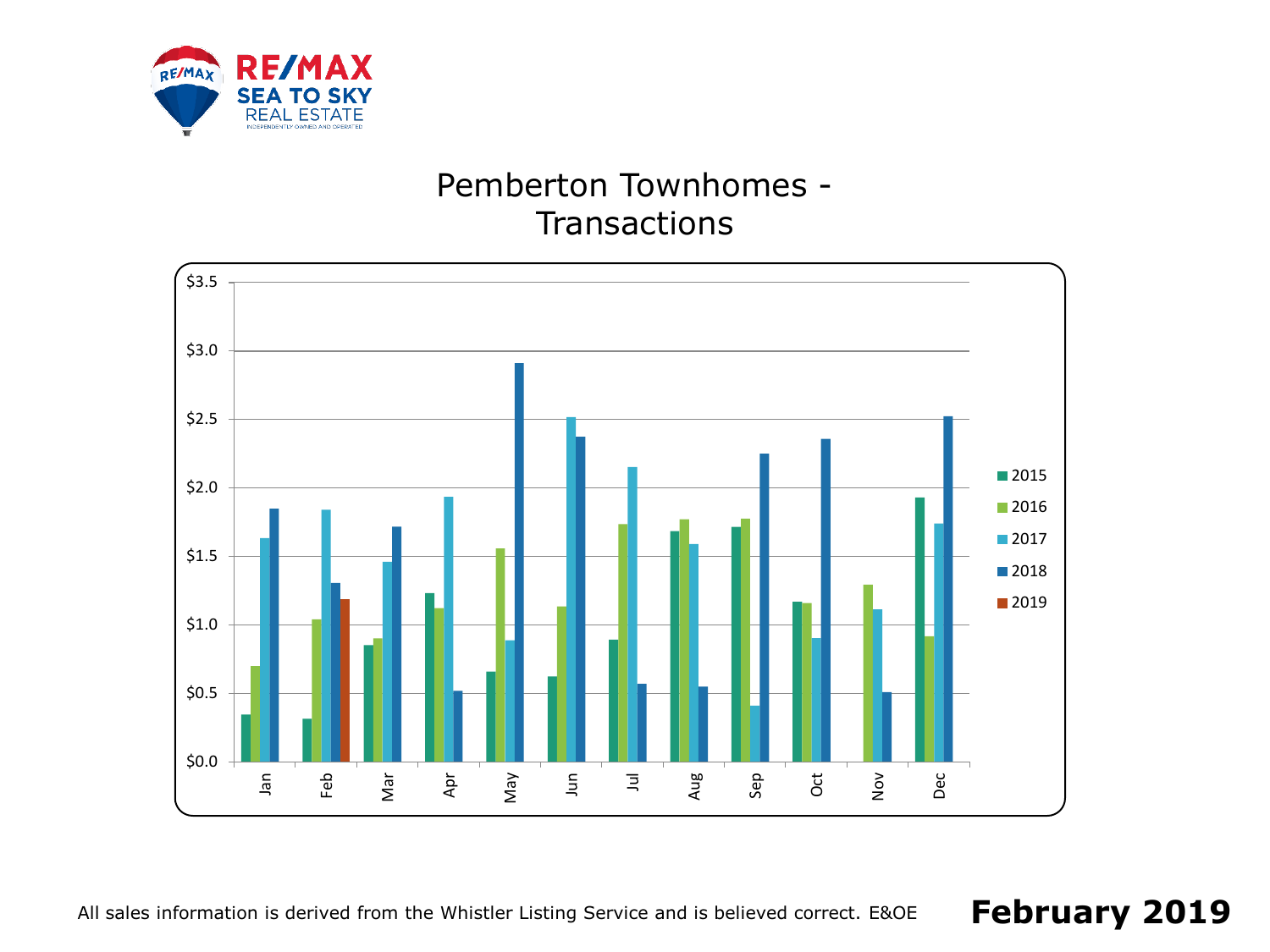

## Pemberton Vacant Land - \$ Volume



All sales information is derived from the Whistler Listing Service and is believed correct. E&OE

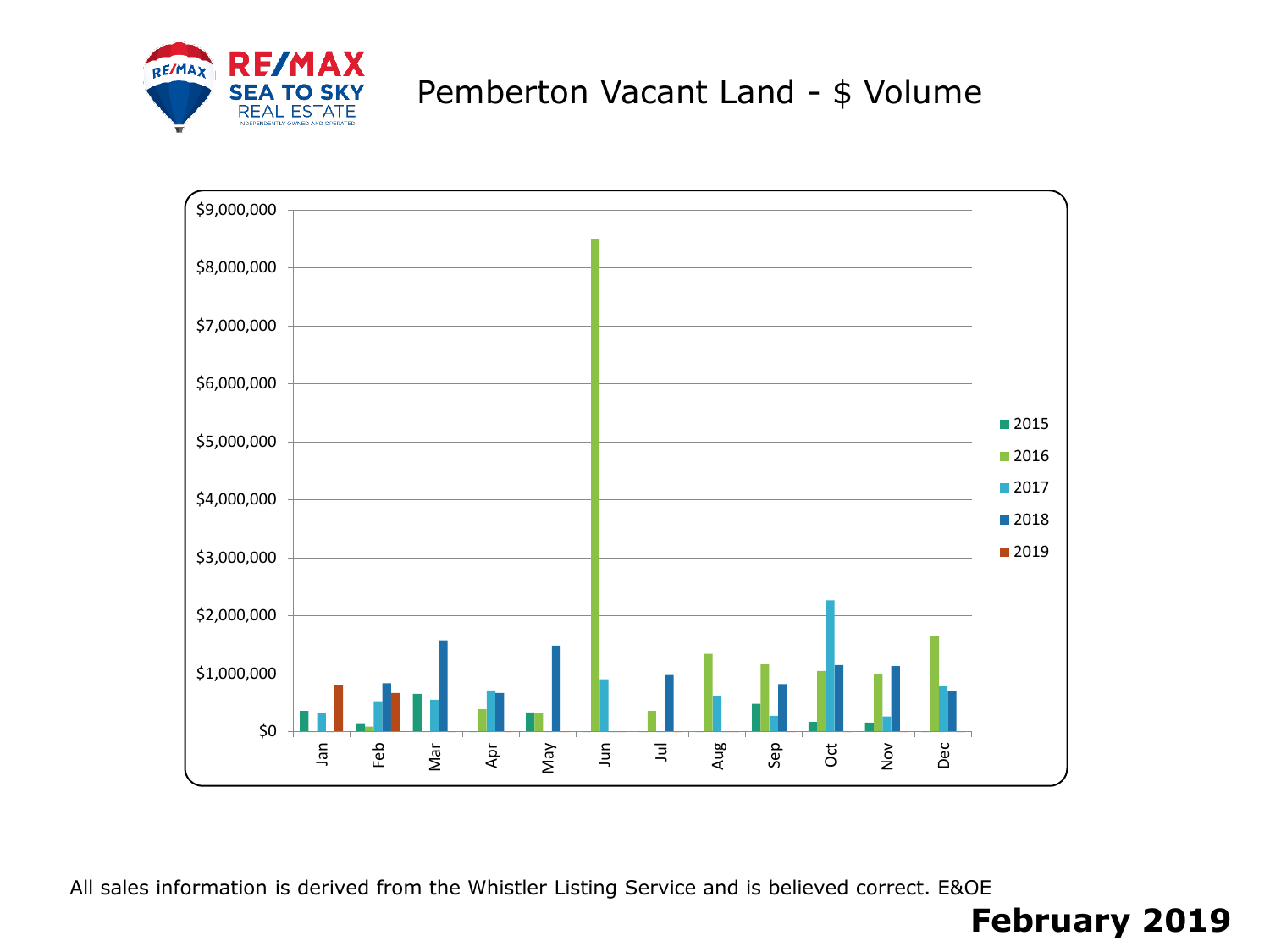

### Pemberton Vacant Land - **Transactions**

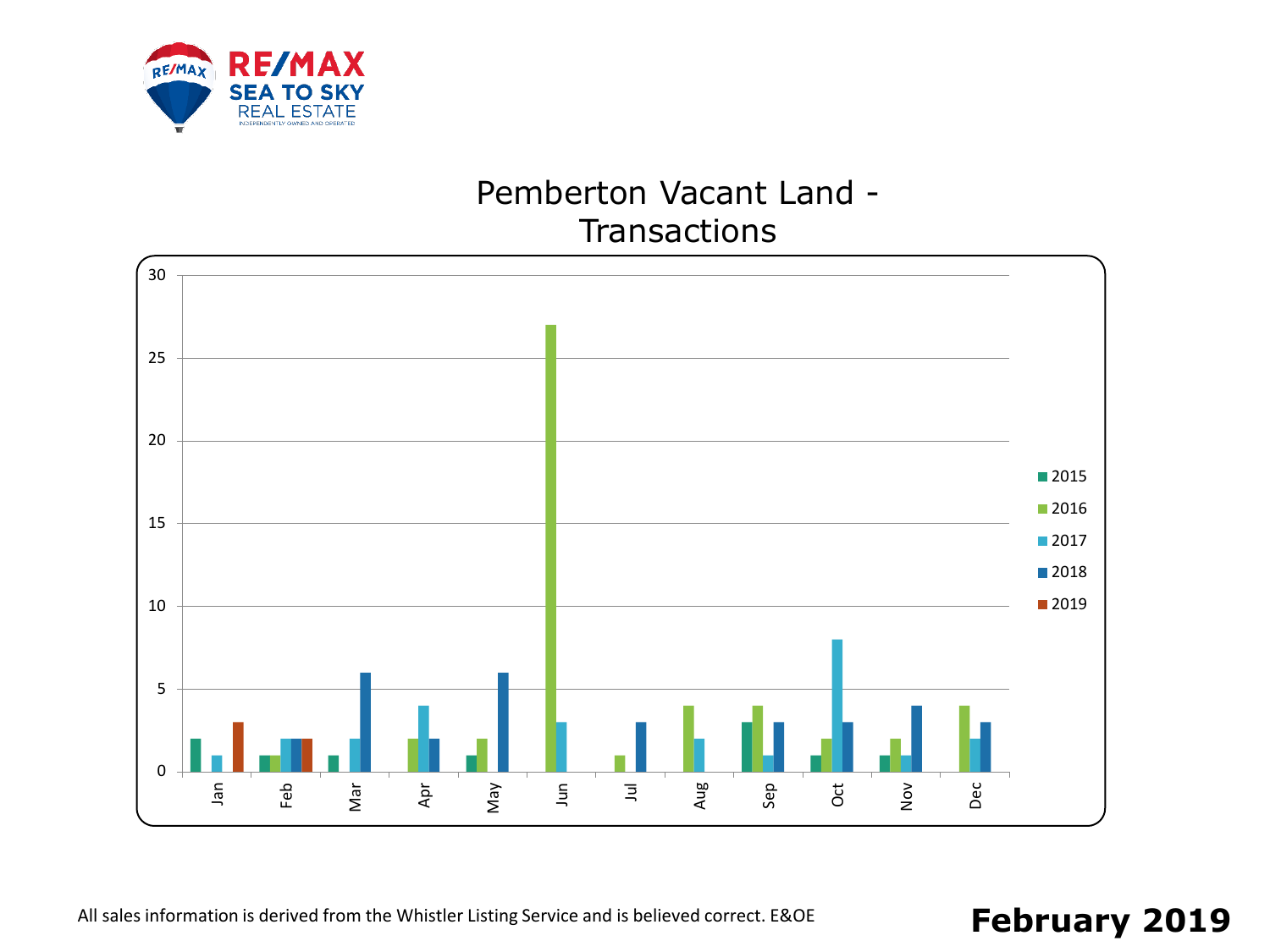

### Pemberton Totals - \$ Volume

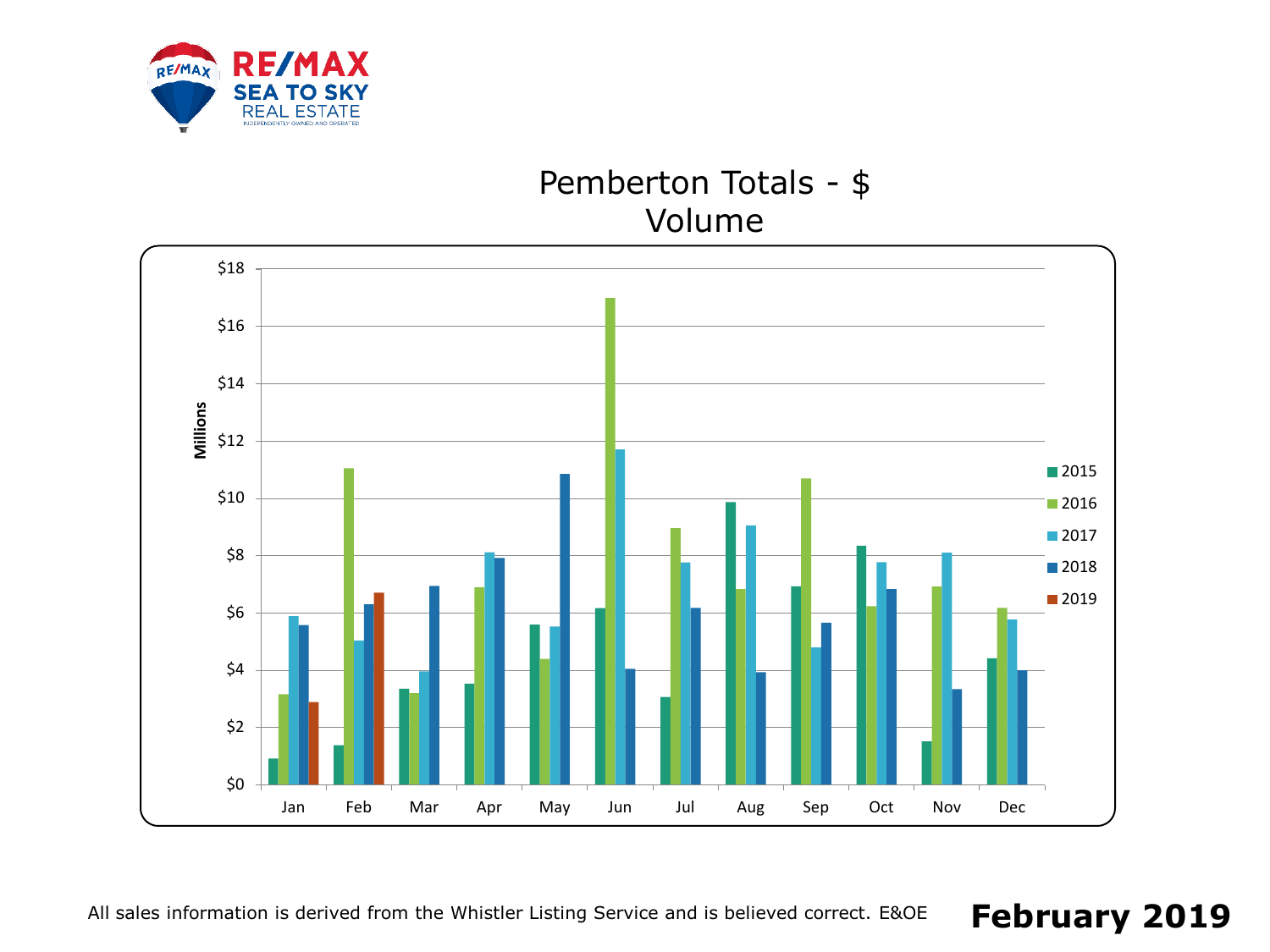

## Pemberton Totals - **Transactions**



All sales information is derived from the Whistler Listing Service and is believed correct. E&OE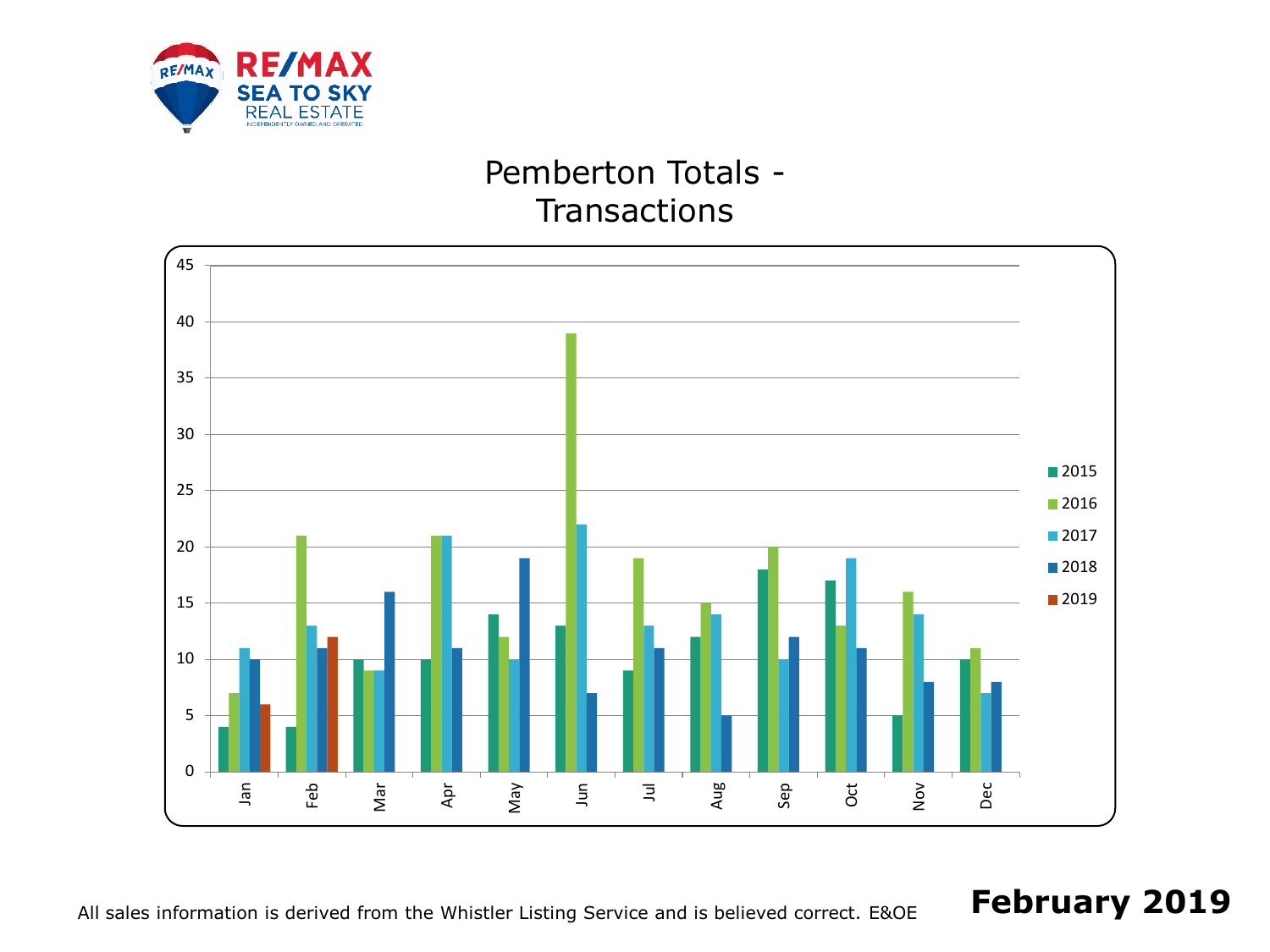

### \$ Average - Quarterly



Please note this chart does not indicate property value trends, only the average price of properties that actually sold for that quarter.

All sales information is derived from the Whistler Listing Service and is believed correct. E&OE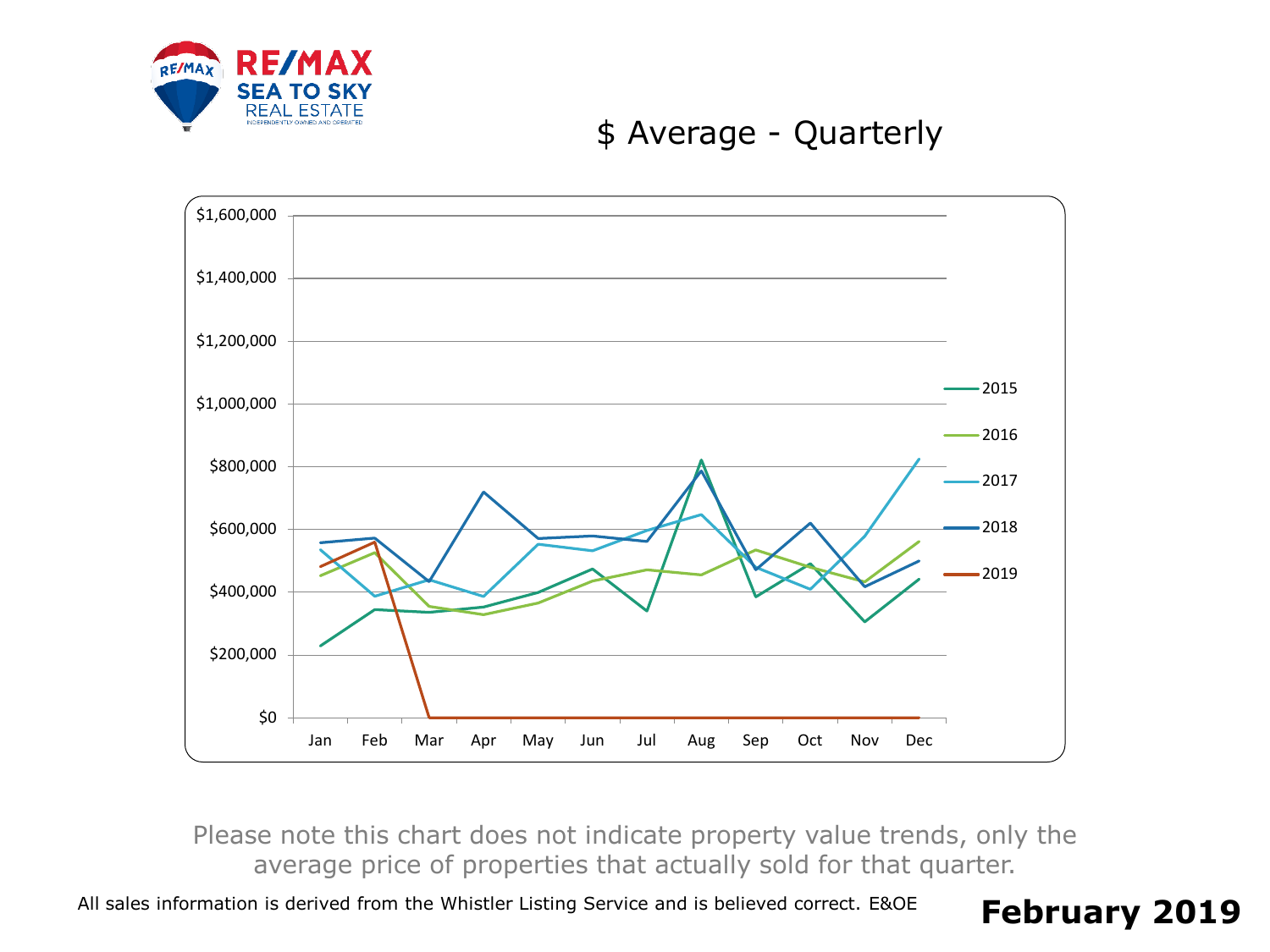

## **Sales - \$ Volume Quarterly**



All sales information is derived from the Whistler Listing Service and is believed correct. E&OE **February 2019**